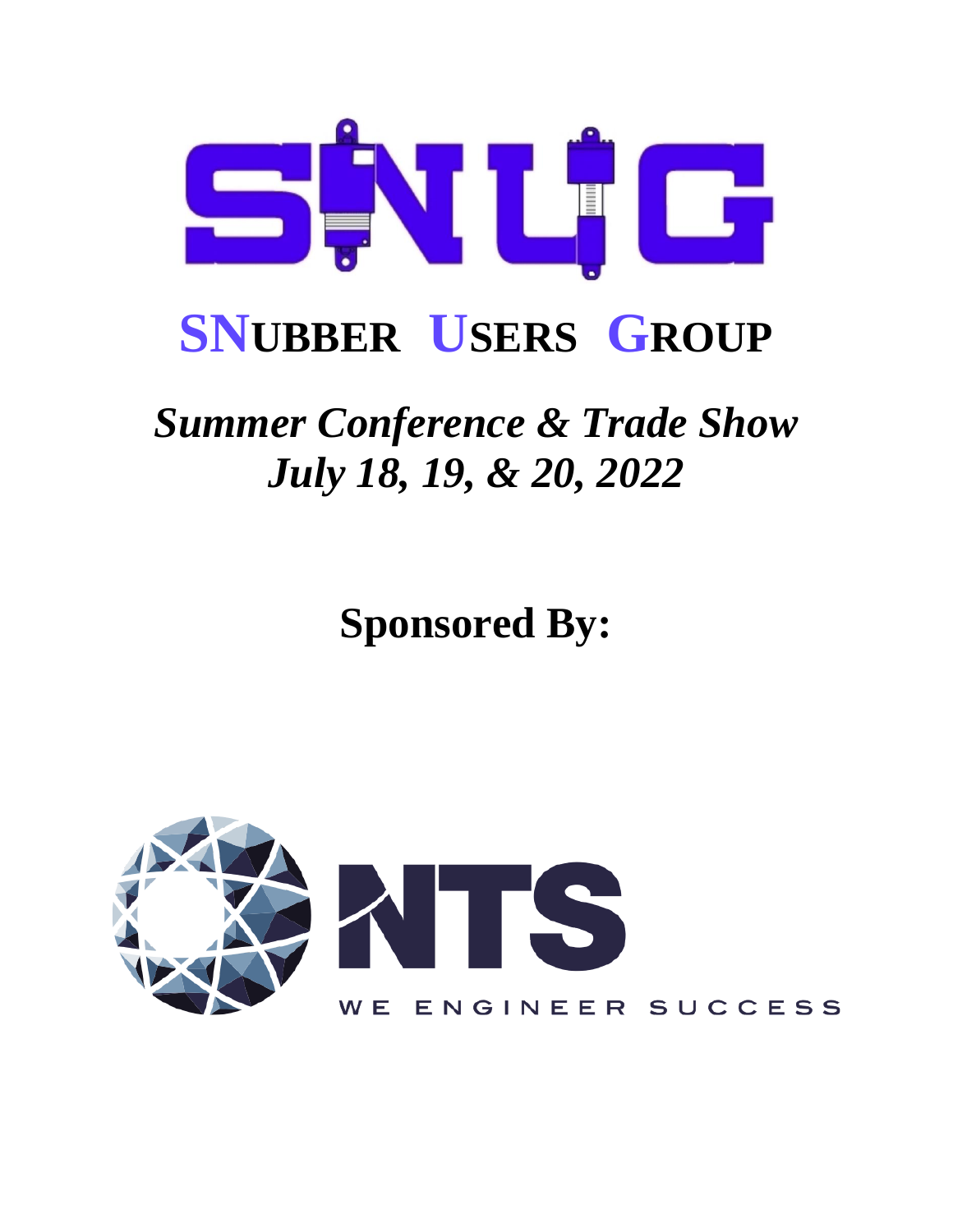

#### ROOM ASSIGNMENTS

| All Board of Directors Meeting(s)     | Boardroom 1 |
|---------------------------------------|-------------|
| <b>Sunday Evening Reception</b>       | Salon A     |
| All Main Meeting Sessions             | Summit 2    |
| <b>Vendor Exhibits</b>                | Salon C     |
| <b>All Sponsored Breaks</b>           | Salon C     |
| <b>All Sponsored Lunches</b>          | Salon C     |
| Maintenance & Planning Breakout       | TBD         |
| ASME SCDR (ISTD) Subcommittee Meeting | TBD         |
| <b>ASME QDR Subcommittee Meeting</b>  | TBD         |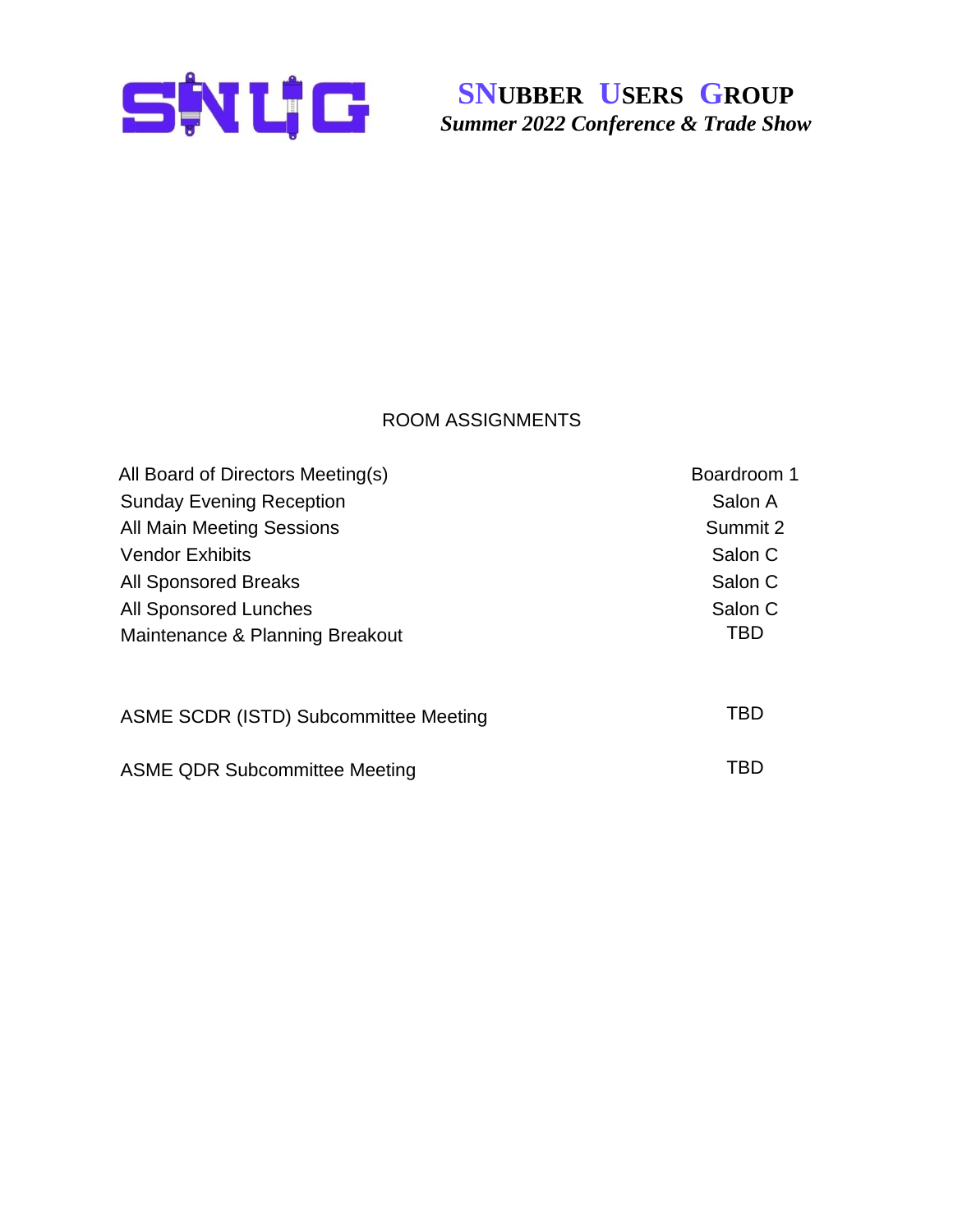

## *Sunday, July 17, 2022*

| <b>Board of Directors Meeting</b>     |                                               |                                        |
|---------------------------------------|-----------------------------------------------|----------------------------------------|
| <b>Scheduled</b><br><b>Start Time</b> | <b>Agenda Item</b>                            | <b>Presenter /</b><br><b>Moderator</b> |
| 1:00 PM                               | <b>Board of Directors Meeting</b>             | Mitch Etten-Bohm                       |
| 5:00 PM                               | <b>Board of Directors Meeting Adjournment</b> | Mitch Etten-Bohm                       |

| <b>Scheduled</b><br><b>Start Time</b> | <b>Agenda Item</b>                                                                                    | <b>Presenter /</b><br><b>Moderator</b> |
|---------------------------------------|-------------------------------------------------------------------------------------------------------|----------------------------------------|
| 5:00 PM<br>until<br>7:00 PM           | <b>Registration and Reception</b>                                                                     | <b>All Attendees</b>                   |
|                                       | All attendees are requested to register and receive<br>their conferences badges during the reception. |                                        |
|                                       | Light hors d'oeuvres and beverages will be provided<br>during this time.                              |                                        |
|                                       |                                                                                                       |                                        |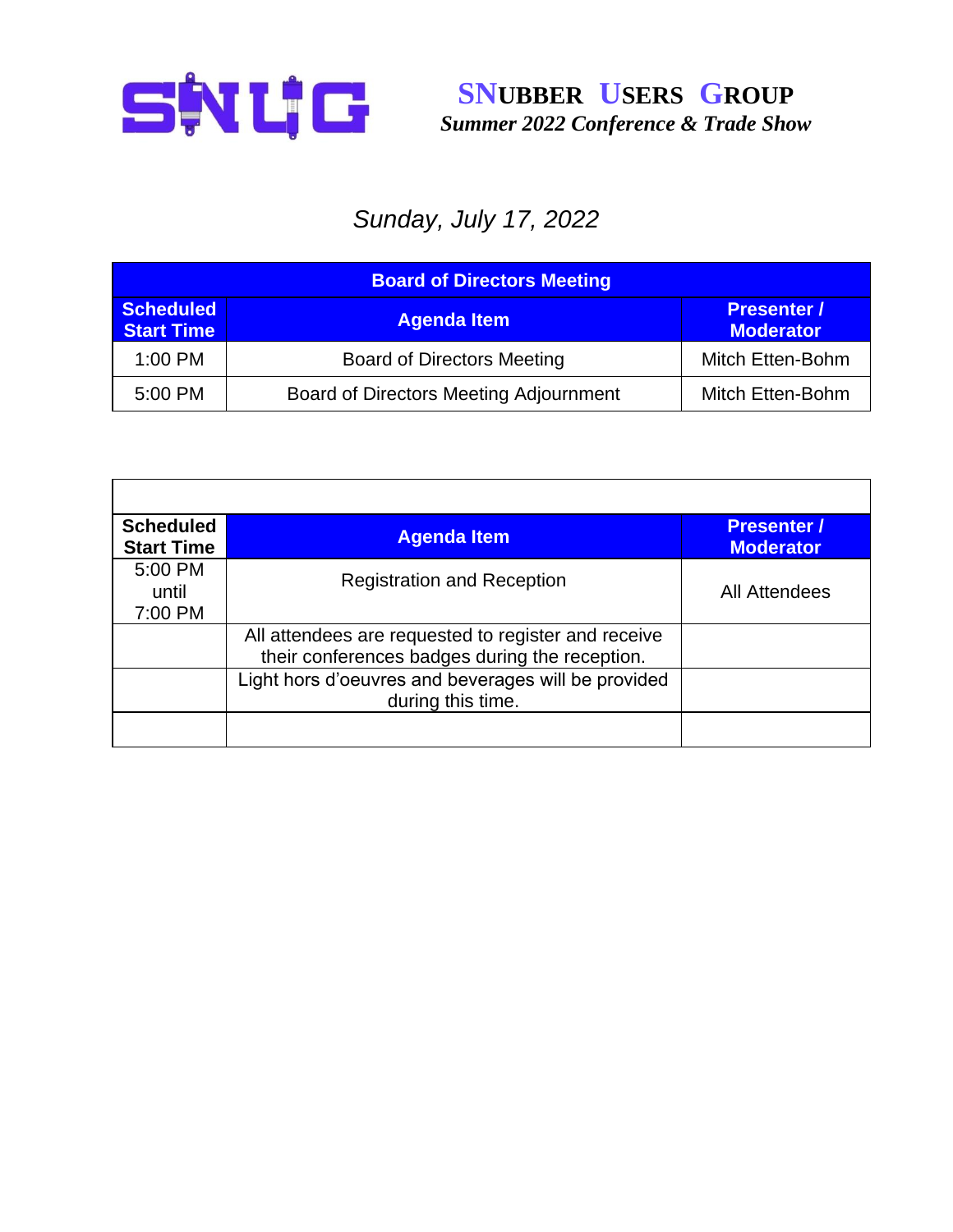

## *Monday, July 18, 2022*

| <b>Scheduled</b><br><b>Start Time</b> | <b>Agenda Item</b>                                                                                                                                                                                                                 | <b>Presenter</b>                         |  |
|---------------------------------------|------------------------------------------------------------------------------------------------------------------------------------------------------------------------------------------------------------------------------------|------------------------------------------|--|
| <b>Moderator: Mitch Etten-Bohm</b>    |                                                                                                                                                                                                                                    |                                          |  |
| 8:00 AM                               | <b>New Program Owner Training Seminar</b><br>(Main Conference Room)                                                                                                                                                                | <b>Mark Shutt</b><br><b>Steve Norman</b> |  |
| 8:00 AM                               | <b>Vendor Exhibits Open</b><br>(Exhibit Hall)                                                                                                                                                                                      | <b>Vendors</b>                           |  |
| 10:00 AM                              | <b>Break</b>                                                                                                                                                                                                                       | <b>Break Sponsor TBD</b>                 |  |
| 10:00 AM                              | Late Registration                                                                                                                                                                                                                  | <b>SNUG Board</b>                        |  |
| 10:30 AM                              | Call to Order / Administrative Items<br>Agenda<br>$\bullet$<br><b>Special Events</b><br>Question Cards / Benchmarking Cards<br>Outage Reports from the floor<br>SNUG, Inc. Business Meeting<br>Board Meeting after Today's Session | <b>Mitch Etten-Bohm</b>                  |  |
| 10:35 AM                              | <b>Welcoming Remarks - Meeting Sponsor</b>                                                                                                                                                                                         | <b>NTS</b>                               |  |
| 10:40 AM                              | Introductions                                                                                                                                                                                                                      | <b>All Attendees</b>                     |  |
| 10:55 AM                              | Vendor Product & Service Overview (3 slide limit)                                                                                                                                                                                  | <b>All Vendors</b>                       |  |
| 11:30 AM                              | <b>Lunch</b>                                                                                                                                                                                                                       | <b>Lunch Sponsor TBD</b>                 |  |
| <b>Moderator: Scott Esposito</b>      |                                                                                                                                                                                                                                    |                                          |  |
| 1:00 PM                               | Reconvene – Administrative Items                                                                                                                                                                                                   | <b>Scott Esposito</b>                    |  |
| 1:05 PM                               | Snubber Designs Table-Top - Cutaways and<br><b>Disassembled Designs</b>                                                                                                                                                            | <b>Vendors and Utility</b>               |  |
| 2:30 PM                               | <b>Break</b>                                                                                                                                                                                                                       | <b>No Sponsored Break</b>                |  |
| 3:00 PM                               | Open Discussion / Question Cards                                                                                                                                                                                                   | <b>Scott Esposito</b>                    |  |
| 3:20 PM                               | <b>SNUG Website</b>                                                                                                                                                                                                                | <b>Scott Esposito</b>                    |  |
| 4:00 PM                               | <b>SNUG Inc. Business Meeting</b>                                                                                                                                                                                                  | Mitch Etten-Bohm                         |  |
| 4:30 PM                               | Daily Adjournment                                                                                                                                                                                                                  | Mitch Etten-Bohm                         |  |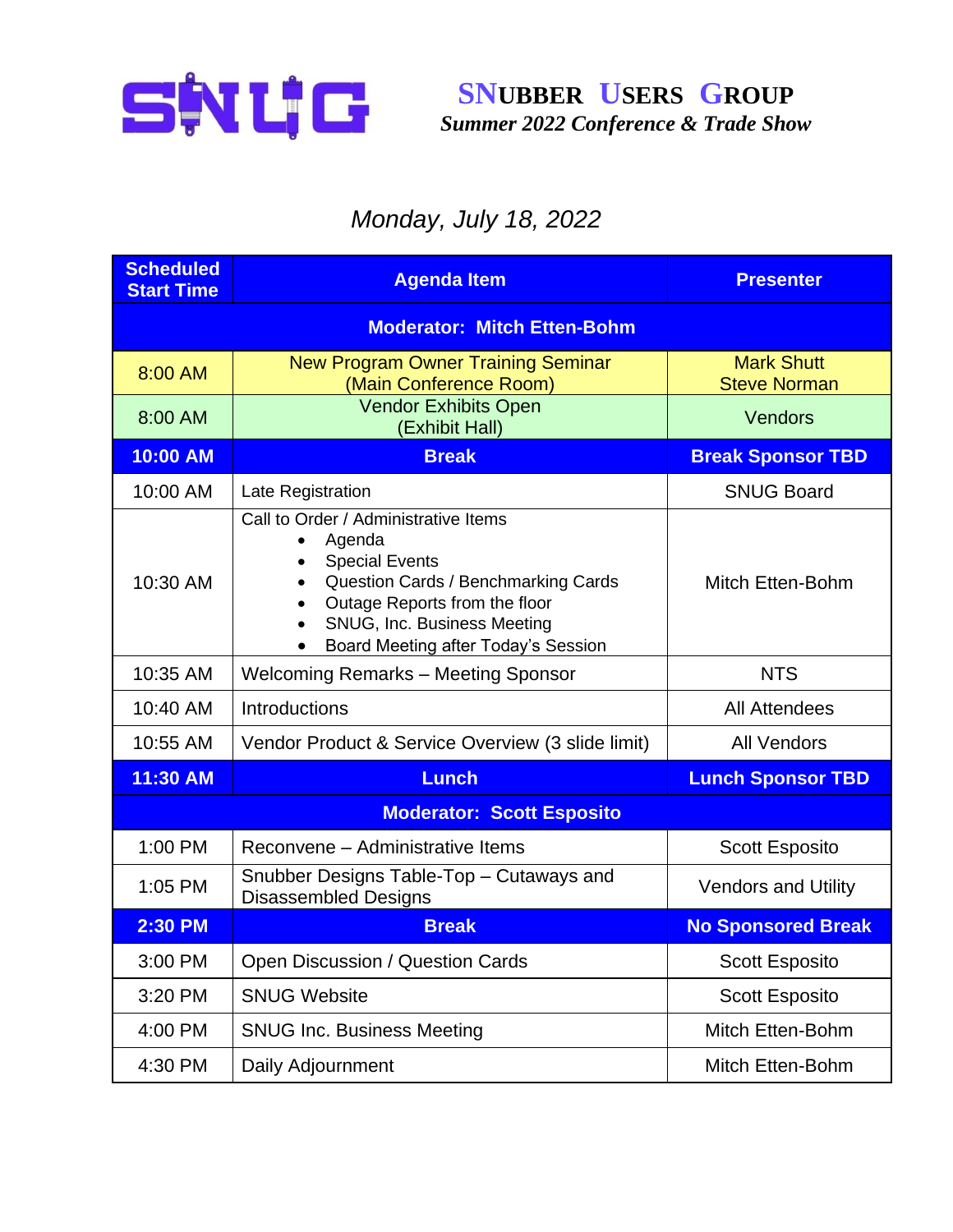

#### *Tuesday, July 19, 2022 Program Owner Session (Main Conference Room)*

| <b>Scheduled</b><br><b>Start Time</b> | <b>Agenda Item</b>                                                                                                 | <b>Presenter</b>          |
|---------------------------------------|--------------------------------------------------------------------------------------------------------------------|---------------------------|
| <b>Moderator: Tim Canter</b>          |                                                                                                                    |                           |
| 8:00 AM                               | Call to Order / Administrative Items<br>Introduce 2022-2023 Directors & Officers<br>About the Closed Session Today | <b>Tim Canter</b>         |
| 8:05 AM                               | <b>Snubber MythBusters</b>                                                                                         | <b>Tim Canter</b>         |
| 8:30 AM                               | <b>NRC Liaison Report</b>                                                                                          | Gurjendra Bedi            |
| 8:50 AM                               | Remote Engineering Evaluation of Tests and WOs                                                                     | <b>Tim Canter</b>         |
| 9:30 AM                               | <b>Break</b>                                                                                                       | <b>Break Sponsor TBD</b>  |
| 10:00 AM                              | <b>ASME QME QDR Liaison Report</b>                                                                                 | <b>Steve Norman</b>       |
| 10:15 AM                              | <b>ASME OM ISTD Liaison Report</b>                                                                                 | <b>Steve Norman</b>       |
| 10:30 AM                              | <b>Understanding Lisega Factory Test Reports</b>                                                                   | Dave Dutrow               |
| 11:00 AM                              | Question Cards (ISTD/Engineering Related)                                                                          | <b>Tim Canter</b>         |
| 11:30 AM                              | <b>Lunch</b>                                                                                                       | <b>Lunch Sponsor TBD</b>  |
|                                       | <b>Moderator: Nate Frank</b>                                                                                       |                           |
| 1:00 PM                               | Reconvene - Administrative Items                                                                                   | <b>Nate Frank</b>         |
| 1:05 PM                               | Vendor Presentation - Iddeal - Closed Session                                                                      | Pat Peterson              |
| 1:30 PM                               | <b>Open Time Slot - Presentation TBD Later</b>                                                                     | <b>TBD</b>                |
| 2:00 PM                               | <b>ASC-ES Products and Services</b>                                                                                | <b>Matt Palmer</b>        |
| 2:30 PM                               | <b>Break</b>                                                                                                       | <b>No Sponsored Break</b> |
| 3:00 PM                               | <b>Test Bench Operation</b>                                                                                        | Vendors                   |
| 4:30 PM                               | Daily Adjournment                                                                                                  | Mitch Etten-Bohm          |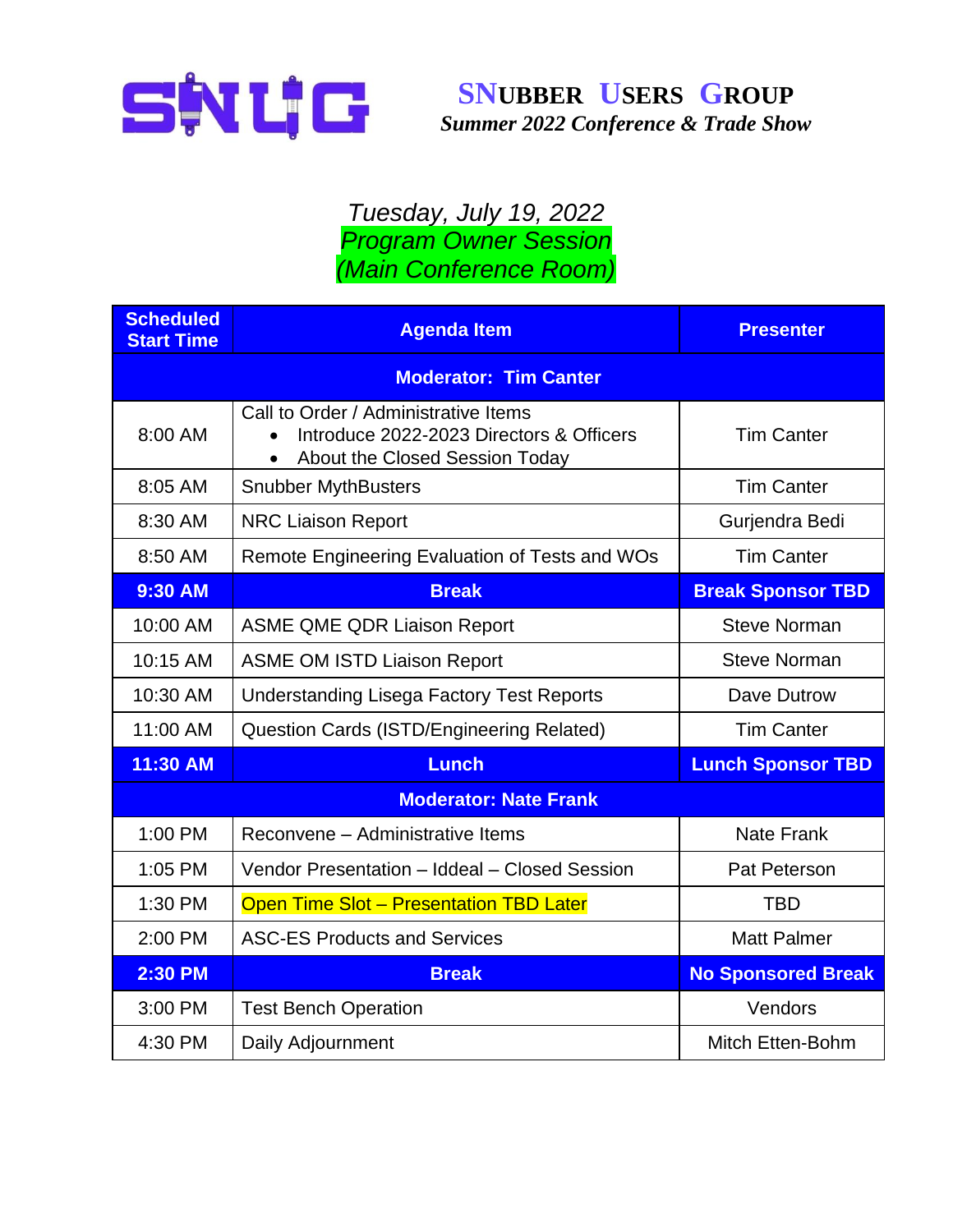

#### *Tuesday, July 19, 2022 Maintenance & Planning Breakout Session (Breakout Session Room)*

| <b>Scheduled</b><br><b>Start Time</b>            | <b>Agenda Item</b>                                  | <b>Presenter</b>            |
|--------------------------------------------------|-----------------------------------------------------|-----------------------------|
| <b>Moderator: A.P Smith &amp; Scott Esposito</b> |                                                     |                             |
| 8:00 AM                                          | <b>Objectives</b>                                   | <b>Scott Esposito</b>       |
| 8:05 AM                                          | Introductions                                       | <b>All Attendees</b>        |
| 8:10 AM                                          | <b>Test Bench Operation</b>                         | Barker/Diacon<br><b>NTS</b> |
| 9:30 AM                                          | <b>Break</b>                                        | <b>Break Sponsor TBD</b>    |
| 10:00 AM                                         | <b>Functional Test Trace Evaluation</b>             | Barker/Diacon<br><b>NTS</b> |
| 10:45 AM                                         | Interface with Vendors/Contractor Personnel         | A.P. Smith                  |
| 11:00 AM                                         | Interface with the Program Owner/Plant Groups       | A.P. Smith                  |
| 11:15 AM                                         | Knowledge Transfer/ Certs and Quals                 | A.P. Smith                  |
| 11:30 AM                                         | Lunch                                               | <b>Lunch Sponsor TBD</b>    |
|                                                  |                                                     |                             |
|                                                  | <b>Moderator: Jerry Bailey &amp; Scott Esposito</b> |                             |
| 1:00 PM                                          | <b>Work Orders</b>                                  | A.P. Smith                  |
| 1:20 PM                                          | <b>Work Order Scheduling</b>                        | A.P. Smith                  |
| 1:45 PM                                          | Pre-Outage Setup                                    | A.P. Smith                  |
| <b>2:30 PM</b>                                   | <b>Break</b>                                        | <b>No Sponsored Break</b>   |
| 3:00 PM                                          | In Field Snubber Identification                     | A.P. Smith                  |
| 3:15 PM                                          | <b>Staging of Material &amp; Snubbers</b>           | A.P. Smith                  |
| 3:30 PM                                          | <b>Special Tooling</b>                              | A.P. Smith                  |
| 3:45 PM                                          | Removal, Testing & Re-installation                  | A.P. Smith                  |
| 4:00 PM                                          | Post Job Actions                                    | A.P. Smith                  |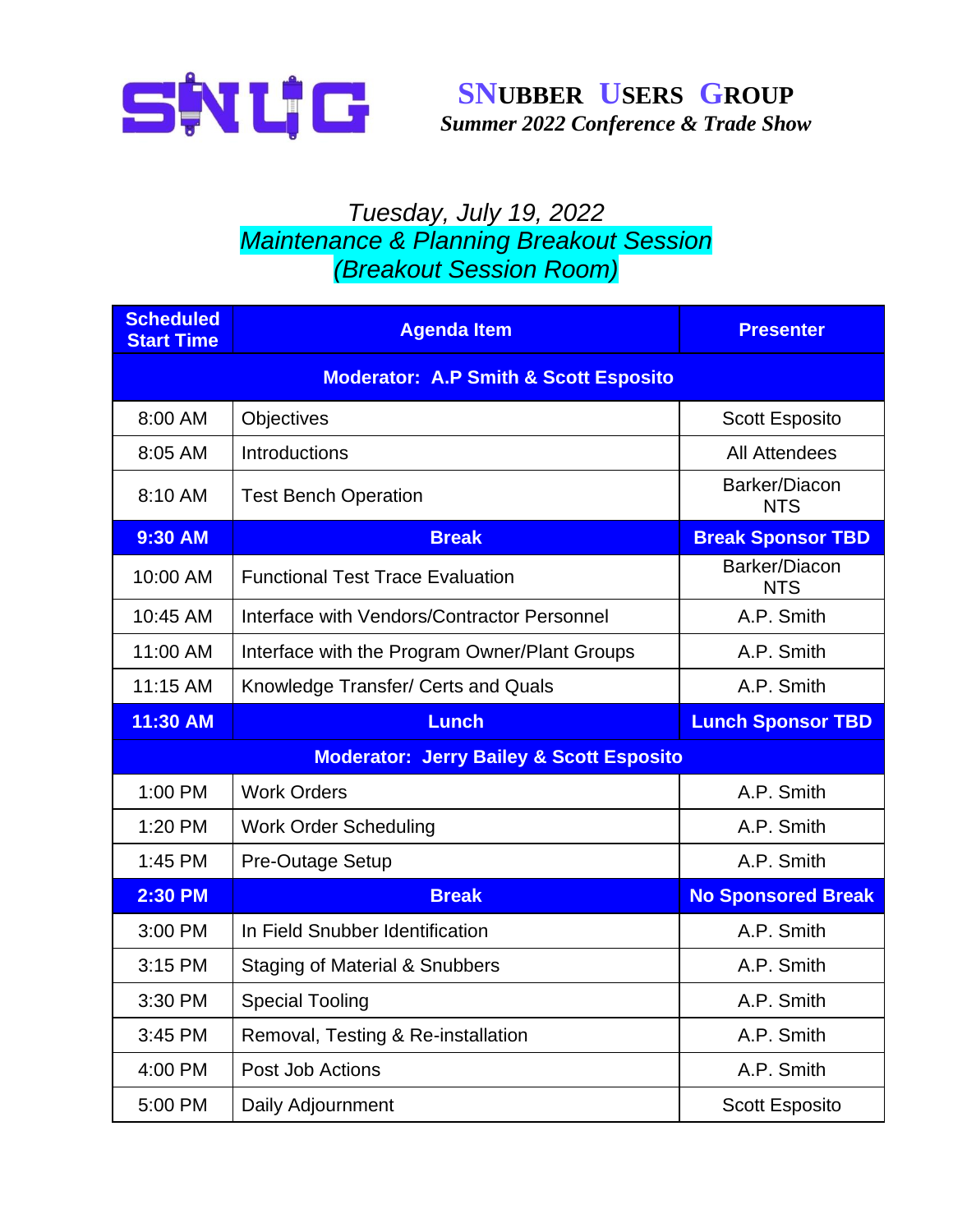

## *Wednesday July 20, 2022*

| <b>Scheduled</b><br><b>Start Time</b> | <b>Agenda Item</b>                                                         | <b>Presenter</b>          |  |
|---------------------------------------|----------------------------------------------------------------------------|---------------------------|--|
|                                       | <b>Moderator: Mitch Etten-Bohm</b>                                         |                           |  |
| 8:00 AM                               | Call to Order / Administrative Items                                       | Mitch Etten-Bohm          |  |
| 8:05 AM                               | <b>Acknowledgements &amp; Recognition</b>                                  | Mitch Etten-Bohm          |  |
| 8:15 AM                               | <b>President's Award</b>                                                   | Mitch Etten-Bohm          |  |
| 8:20 AM                               | Maintenance & Planning Recap                                               | <b>Scott Esposito</b>     |  |
| 8:30 AM                               | <b>ANVIL Configuration A Visual Exams</b>                                  | Onora Cable - ASC-ES      |  |
| 9:00 AM                               | Open Discussion / Question Cards                                           | Moderator                 |  |
| 9:30 AM                               | <b>Break</b>                                                               | <b>Break Sponsor TBD</b>  |  |
| 10:00 AM                              | Question Cards - Last Call for Vendor Questions                            | Moderator                 |  |
| 10:30 AM                              | NTS Presentation - Outage Testing and Visual<br><b>Examination Support</b> | <b>NTS</b>                |  |
| 11:00 AM                              | Outage Reports from the Floor                                              | <b>Utility</b>            |  |
| 11:30 AM                              | <b>Lunch</b>                                                               | <b>Lunch Sponsor TBD</b>  |  |
| <b>Moderator: Bob Fandetti</b>        |                                                                            |                           |  |
| 1:00 PM                               | Reconvene - Administrative Items                                           | <b>Bob Fandetti</b>       |  |
| 1:05 AM                               | <b>Conference Planning Committee Report</b>                                | <b>Steve Norman</b>       |  |
| 1:20 PM                               | ISTD 6000 Discussion                                                       | <b>Scott Esposito</b>     |  |
| 2:00 PM                               | <b>OM-13 Visual Examinations Implementation</b><br><b>Discussion</b>       | Mitch Etten-Bohm          |  |
| <b>2:30 PM</b>                        | <b>Break</b>                                                               | <b>No Sponsored Break</b> |  |
| 3:00 PM                               | <b>Open Discussion - CLOSED SESSION</b>                                    | <b>Utility Attendees</b>  |  |
| 4:30 PM                               | Conference Adjournment                                                     | <b>SNUG President</b>     |  |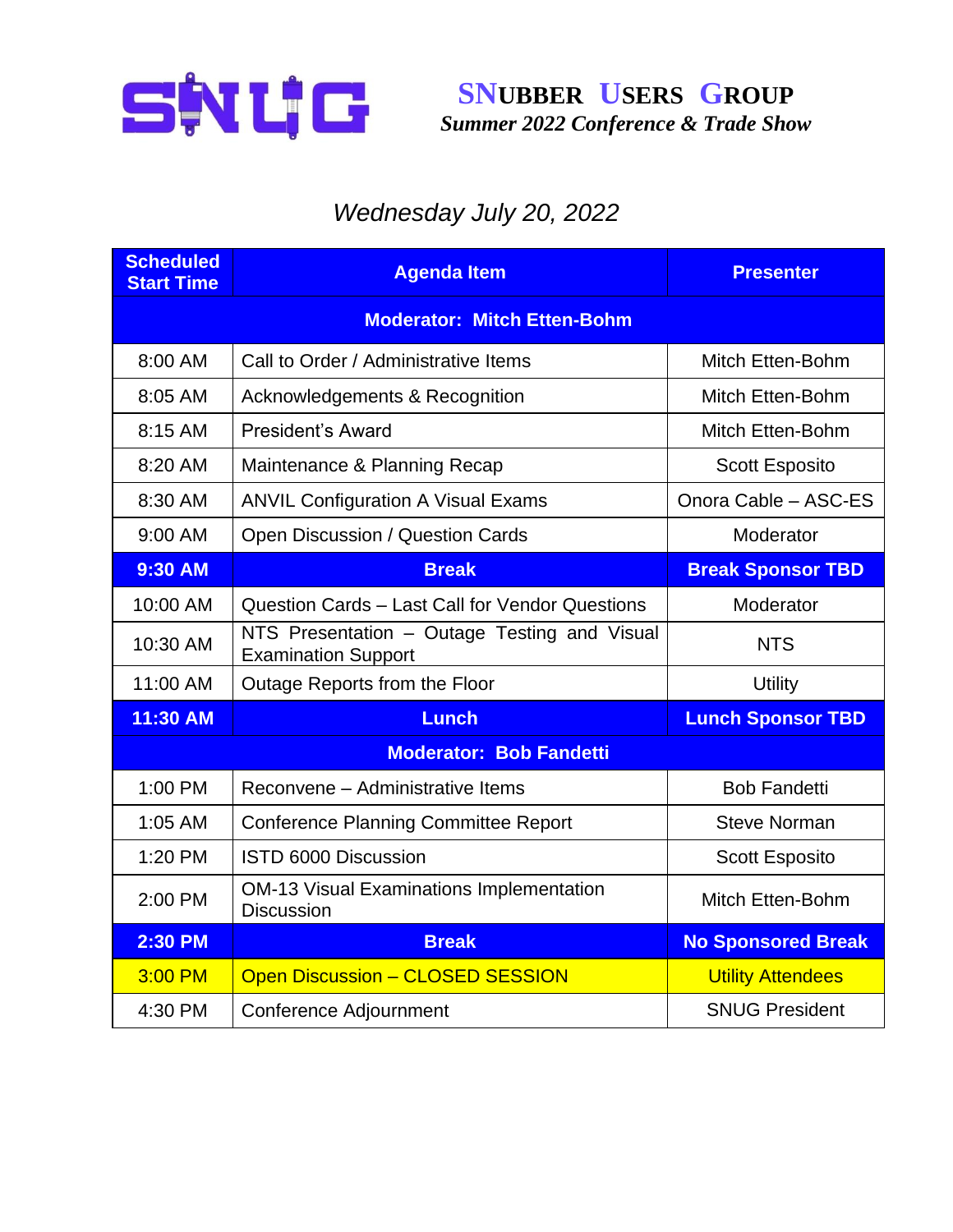## *Thursday, July 21, 2022*

| <b>Board of Directors Meeting</b>     |                                               |                                        |
|---------------------------------------|-----------------------------------------------|----------------------------------------|
| <b>Scheduled</b><br><b>Start Time</b> | <b>Agenda Item</b>                            | <b>Presenter /</b><br><b>Moderator</b> |
| 8:00 AM                               | <b>SNUG Board of Directors Meeting</b>        | Chairman                               |
| 11:00 AM                              | <b>Board of Directors Meeting Adjournment</b> | Chairman                               |

|                                       | <b>ASME Meeting</b>                                                                                    |                                        |
|---------------------------------------|--------------------------------------------------------------------------------------------------------|----------------------------------------|
| <b>Scheduled</b><br><b>Start Time</b> | <b>Agenda Item</b>                                                                                     | <b>Presenter /</b><br><b>Moderator</b> |
| 12:00 PM                              | <b>ASME OM Code Subcommittee Dynamic Restraints</b><br>(ISTD) Meeting<br>(includes members and guests) | <b>Steve Norman</b>                    |
| Adjourn<br>4:00 PM                    | <b>ASME OM Code Subcommittee Dynamic Restraints</b><br>(ISTD) Meeting Adjournment                      | <b>Steve Norman</b>                    |